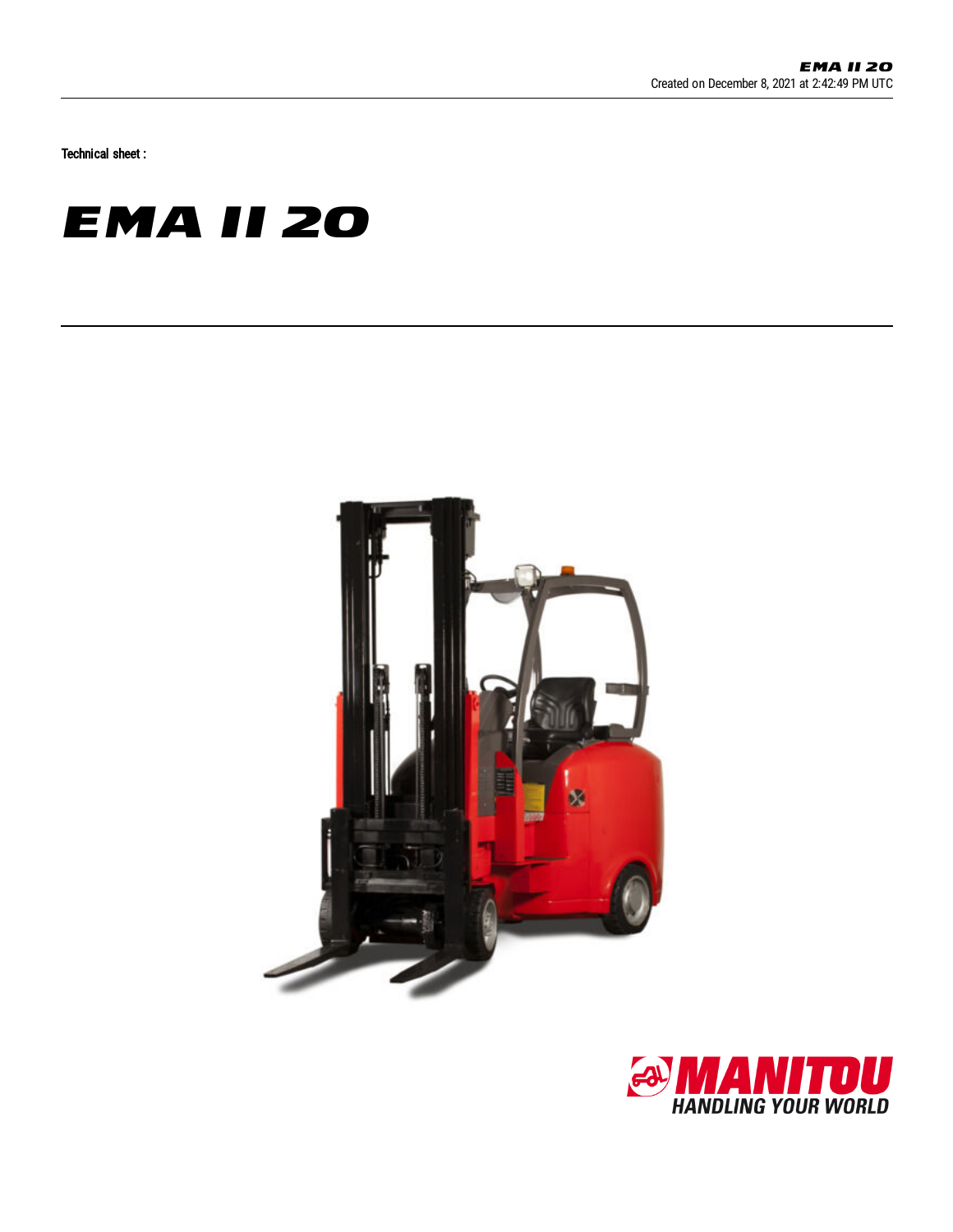|       | <b>Technical characteristics</b>                                |                |    |
|-------|-----------------------------------------------------------------|----------------|----|
| 1.1   | Manufacturer                                                    |                |    |
| 1.2   | Model Name                                                      |                |    |
| 1.3   | Power source                                                    |                |    |
| 1.4   | Operator type                                                   |                |    |
| 1.5   | Max. capacity                                                   | Q              |    |
| 1.6   | Load centre of gravity                                          | c              |    |
| 1.8   | Load distance, centre of drive axle to fork                     | X              |    |
| 1.9   | Wheelbase                                                       | y              |    |
|       | Weight                                                          |                |    |
| 2.1   | Service weight                                                  |                |    |
| 2.2   | Weight on front axle (laden) / rear axle (laden)                |                |    |
| 2.3   | Weight on front axle (Unladen) / rear axle (Unladen)            |                |    |
|       | Wheels                                                          |                |    |
| 3.1   | Tyres type                                                      |                |    |
| 3.2   | Dimensions of front wheels                                      |                |    |
| 3.3   | Dimensions of rear wheels                                       |                |    |
| 3.5   | Number of front wheels / rear wheels                            |                |    |
| 3.5.2 | Number of drive wheels                                          |                |    |
| 3.6   | Front wheel gauge                                               | <b>b10</b>     |    |
| 3.7   | Rear wheel gauge                                                | b11            |    |
|       | <b>Dimensions</b>                                               |                |    |
| 4.1   | Tilt of Mast Forward (deg) / Backward (deg)                     | $a / \beta$    |    |
| 4.7   | Height of overhead guard (cabin)                                | h6             |    |
| 4.8   | Seat height/stand height                                        | h7             |    |
| 4.19  | Overall length                                                  | 1              |    |
| 4.20  | Length to face of forks                                         | 12             |    |
| 4.21  | Overall width                                                   | b1             |    |
| 4.22  | Forks section / width / length                                  | s / e / I      | 40 |
| 4.23  | Fork carriage ISO 2328 (class/form) A/B                         |                |    |
| 4.24  | Fork carriage width                                             | b <sub>3</sub> |    |
| 4.31  | Ground clearance below mast                                     | m1             |    |
| 4.32  | Ground clearance at centre of wheelbase                         | m2             |    |
| 4.34  | Aisle width for 800 x 1200 pallet lengthways                    | Ast            |    |
|       | <b>Performances</b>                                             |                |    |
| 5.1   | Travel speed (laden / unladen)                                  |                |    |
| 5.2   | Lifting speed (laden / unladen)                                 |                |    |
| 5.3   | Lowering speed (laden / unladen)                                |                |    |
| 5.7   | Gradeability (laden / unladen)                                  |                |    |
| 5.10  | Service brake                                                   |                |    |
|       | <b>Engine</b>                                                   |                |    |
| 6.1   | Drive motor rating S2 60 min                                    |                |    |
| 6.2   | Lift motor rating at S3 15%                                     |                |    |
| 6.3   | Battery according to DIN 43531/35/36 A, B, C                    |                |    |
| 6.4   | Battery / Batteries capacity                                    |                |    |
|       | <b>Miscellaneous</b>                                            |                |    |
| 8.1   | Type of drive control                                           |                | M  |
| 8.2   | Working hydraulic pressure for attachments                      |                |    |
| 8.3   | Oil flow rate for attachments                                   |                |    |
| 8.4   | Measured/guaranteed mean noise level at the ear of the operator |                |    |
| 8.4   | Sound level at the driver's ear according to DIN 12 053         |                |    |
|       |                                                                 |                |    |

|                | EMA II 20 - Created on December 8, 2021 at 2:42:49 PM UTC |  |  |  |  |  |  |
|----------------|-----------------------------------------------------------|--|--|--|--|--|--|
|                | <b>Metric</b>                                             |  |  |  |  |  |  |
|                | Manitou                                                   |  |  |  |  |  |  |
|                | <b>EMA II 20</b>                                          |  |  |  |  |  |  |
|                | Battery                                                   |  |  |  |  |  |  |
|                | Seated                                                    |  |  |  |  |  |  |
|                |                                                           |  |  |  |  |  |  |
| Q              | 2000 kg                                                   |  |  |  |  |  |  |
| c              | 500 mm                                                    |  |  |  |  |  |  |
| X              | 278 mm                                                    |  |  |  |  |  |  |
| у              | 1745 mm                                                   |  |  |  |  |  |  |
|                |                                                           |  |  |  |  |  |  |
|                | 6600 kg                                                   |  |  |  |  |  |  |
|                | 4800 kg / 4400 kg                                         |  |  |  |  |  |  |
|                | 2200 kg / 4400 kg                                         |  |  |  |  |  |  |
|                |                                                           |  |  |  |  |  |  |
|                | PPS                                                       |  |  |  |  |  |  |
|                | 412 x 178                                                 |  |  |  |  |  |  |
|                | 457 x 152                                                 |  |  |  |  |  |  |
|                | 2/2                                                       |  |  |  |  |  |  |
|                | $\overline{2}$                                            |  |  |  |  |  |  |
| <b>b10</b>     | 1125 mm                                                   |  |  |  |  |  |  |
| b11            | 1200 mm                                                   |  |  |  |  |  |  |
|                |                                                           |  |  |  |  |  |  |
| $a / \beta$    | 1.5 / 3.5                                                 |  |  |  |  |  |  |
| h <sub>6</sub> | 2260 mm                                                   |  |  |  |  |  |  |
| h7             | 1200 mm                                                   |  |  |  |  |  |  |
| 1              | 3710 mm                                                   |  |  |  |  |  |  |
| 12             | 2560 mm                                                   |  |  |  |  |  |  |
| b1             | 1200 mm                                                   |  |  |  |  |  |  |
| s / e / I      | 40 mm x 125 mm / 1150 mm                                  |  |  |  |  |  |  |
|                | $\overline{2}$                                            |  |  |  |  |  |  |
| b <sub>3</sub> | 860 mm                                                    |  |  |  |  |  |  |
| m1             | 50 mm                                                     |  |  |  |  |  |  |
| m2             | 130 mm                                                    |  |  |  |  |  |  |
| Ast            | 2100 mm                                                   |  |  |  |  |  |  |
|                |                                                           |  |  |  |  |  |  |
|                | 9 km/h / 9.50 km/h                                        |  |  |  |  |  |  |
|                | $0.35$ m/s / $0.45$ m/s                                   |  |  |  |  |  |  |
|                | $0.40$ m/s / $0.36$ m/s                                   |  |  |  |  |  |  |
|                | 8 % / 10.50 %                                             |  |  |  |  |  |  |
|                | Hydraulic                                                 |  |  |  |  |  |  |
|                |                                                           |  |  |  |  |  |  |
|                | 10 kW                                                     |  |  |  |  |  |  |
|                | 9 kW                                                      |  |  |  |  |  |  |
|                | <b>DIN 43595</b>                                          |  |  |  |  |  |  |
|                | 48 V / 750 Ah                                             |  |  |  |  |  |  |
|                |                                                           |  |  |  |  |  |  |
|                | Mosfet AC speed controller                                |  |  |  |  |  |  |
|                | 200 bar                                                   |  |  |  |  |  |  |
|                | 25 l/min                                                  |  |  |  |  |  |  |
|                | $< 73$ dB(A)                                              |  |  |  |  |  |  |
|                | 73 dB(A)                                                  |  |  |  |  |  |  |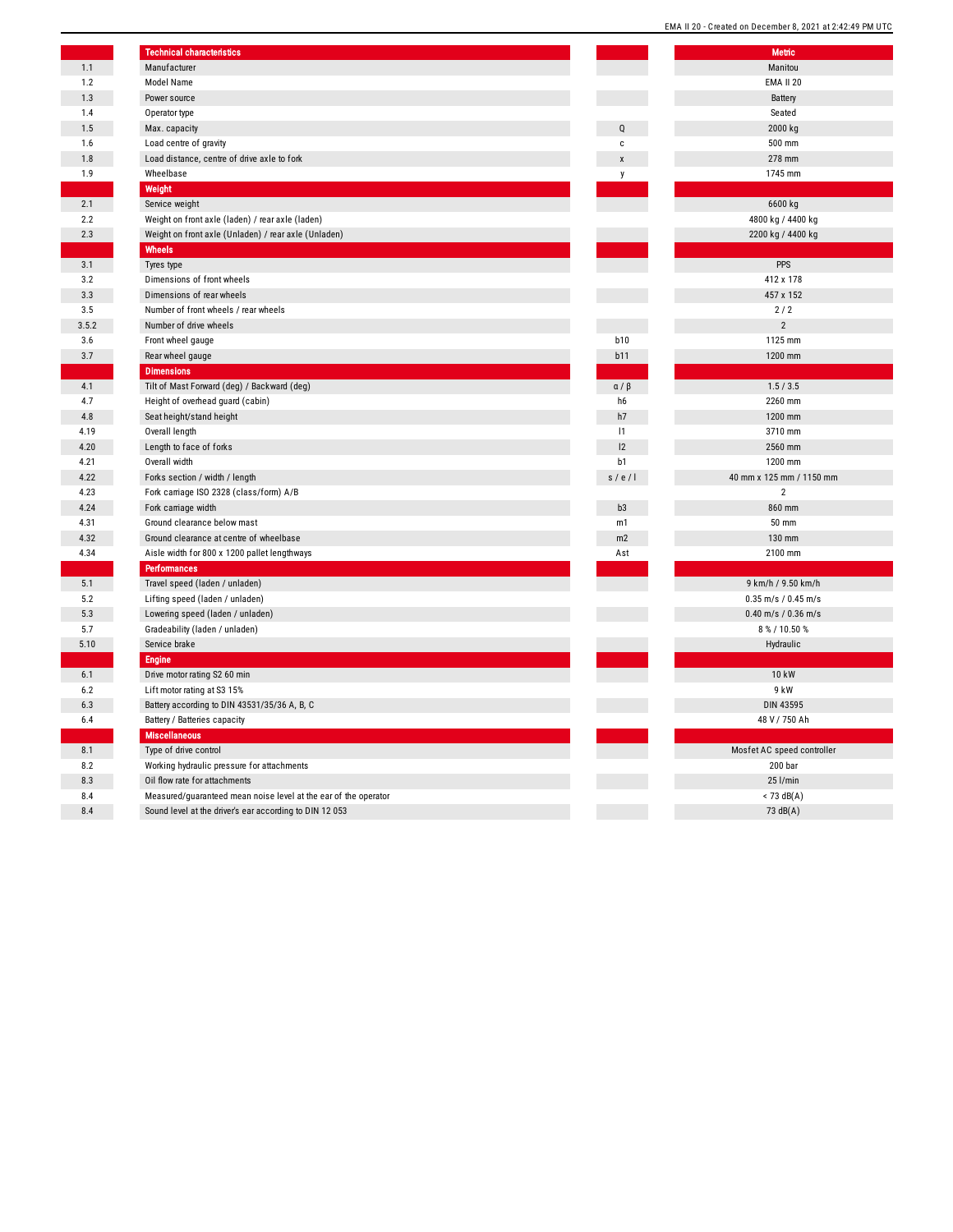## EMA II 20 - Dimensional drawing



## Characteristics of masts and residual capacities

| <b>Free Lift Triplex</b>                                                         |         | <b>FLT 4200</b> | <b>FLT 4530</b> | FLT 5010 | <b>FLT 5550</b> | <b>FLT 6000</b> | <b>FLT 6600</b> | <b>FLT 7200</b> | <b>FLT 7620</b> | <b>FLT 8010</b> | <b>FLT 8610</b> |
|----------------------------------------------------------------------------------|---------|-----------------|-----------------|----------|-----------------|-----------------|-----------------|-----------------|-----------------|-----------------|-----------------|
| h <sub>2</sub> - Free lift                                                       | mm      | 1480            | 1590            | 1750     | 1930            | 2080            | 2330            | 2580            | 2770            | 2900            | 3200            |
| h1 - Height mast lowered *                                                       | mm      | 2300            | 2410            | 2570     | 2750            | 2900            | 3150            | 3400            | 3590            | 3720            | 4020            |
| h <sub>3</sub> - Lifting Height                                                  | mm      | 4200            | 4530            | 5010     | 5550            | 6000            | 6600            | 7200            | 7620            | 8010            | 8610            |
| h4 - Height mast extended *                                                      | mm      | 5030            | 5360            | 5840     | 6380            | 6830            | 7430            | 8030            | 8450            | 8840            | 9440            |
| $\alpha$ / $\beta$ - Mast inclination (front / rear)                             | $\circ$ | 1/3             | 1/3             | 1/3      | 1/3             | 1/3             | 1/3             | 1/3             | l/3             | 1/3             | 1/3             |
| Residual capacity with integrated side<br>shift (Industrial load chart)          | kg      | 1800            | 1700            | 1600     | 1500            | 1400            | 1300            | 1200            | 1150            | 1080            | 1000            |
| Residual capacity with integrated<br>sideshift (Maximum height & LC = 600<br>mm) | kg      | 1600            | 1600            | 1500     | 1400            | 1300            | 1250            | 1150            | 1050            | 1000            | 950             |